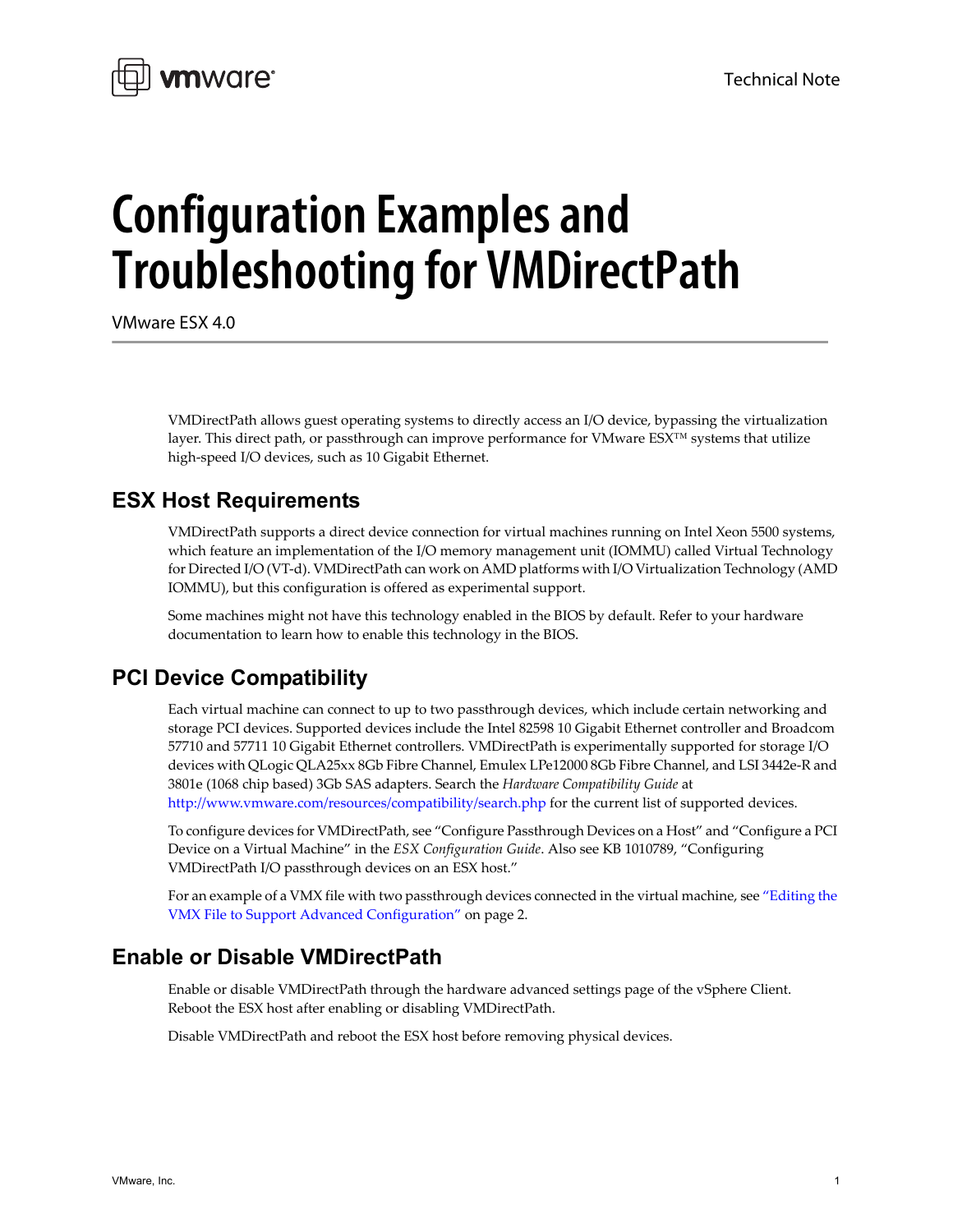#### **To find the VMDirectPath Configuration page in the vSphere Client**

- 1 Select the ESX host from Inventory.
- 2 Select the Configuration tab.
- 3 Select **Advanced Settings** under Hardware.

#### **To disable and disconnect the PCI Device**

- 1 Use the vSphere Client to disable or remove the VMDirectPath configuration.
- 2 Reboot the ESX host.
- 3 Physically remove the device from the ESX host.

## **Verify IOMMU Is Enabled After ESX Is Booted**

Use the --list option of the esxcfg-module command from the ESX service console or the vicfg-module.pl command from the vSphere CLI to verify if IOMMU (VT‐d or AMD IOMMU) is enabled. For details about this command, see "VMkernel Module Manipulation with vicfg-module" in the *vSphere Command‐Line Interface Installation and Reference Guide*.

If IOMMU is not enabled, refer to the hardware manual for your Intel or AMD machine to learn how to enable VT‐d or AMD IOMMU.

## <span id="page-1-0"></span>**Editing the VMX File to Support Advanced Configuration**

While many devices work fine in the virtual machine with the default settings, advanced configuration is sometimes necessary in the following cases:

- If you are not able to boot the virtual machine configured with passthrough devices.
- If the device is not working properly inside the virtual machine.
- You know a specific configuration is required.

Typically, you should not edit the VMX file because changes to passthrough devices in the vSphere Client overwrite any changes you make to this file. In addition, the following complications might arise:

- If you manually upgrade the virtual machine's hardware version from 4 to 7 by editing its VMX file, the passthrough configuration might not be complete and you might not be able to boot the virtual machine.
- If you manually remove or add lines related to the pciBridge, new passthrough devices might not be added during later configuration.

#### **Sample VMX File**

The following example shows the contents of a VMX file after two passthrough devices are added to the corresponding virtual machine.

This file is for reference. Do not use it as a template to overwrite the VMX file for your virtual machines.

In this example, there are two passthrough devices: pciPassthru0 and pciPassthru1. These indicate the first and second PCI passthrough devices, respectively.

```
#!/bin/vmx
# version for configuration
config.version = "8"
# version for virtual machine (Regular version is 4)
virtualHW.version = "7"
# enable vnc
RemoteDisplay.vnc.enabled = "TRUE"
```
RemoteDisplay.vnc.port = "5900"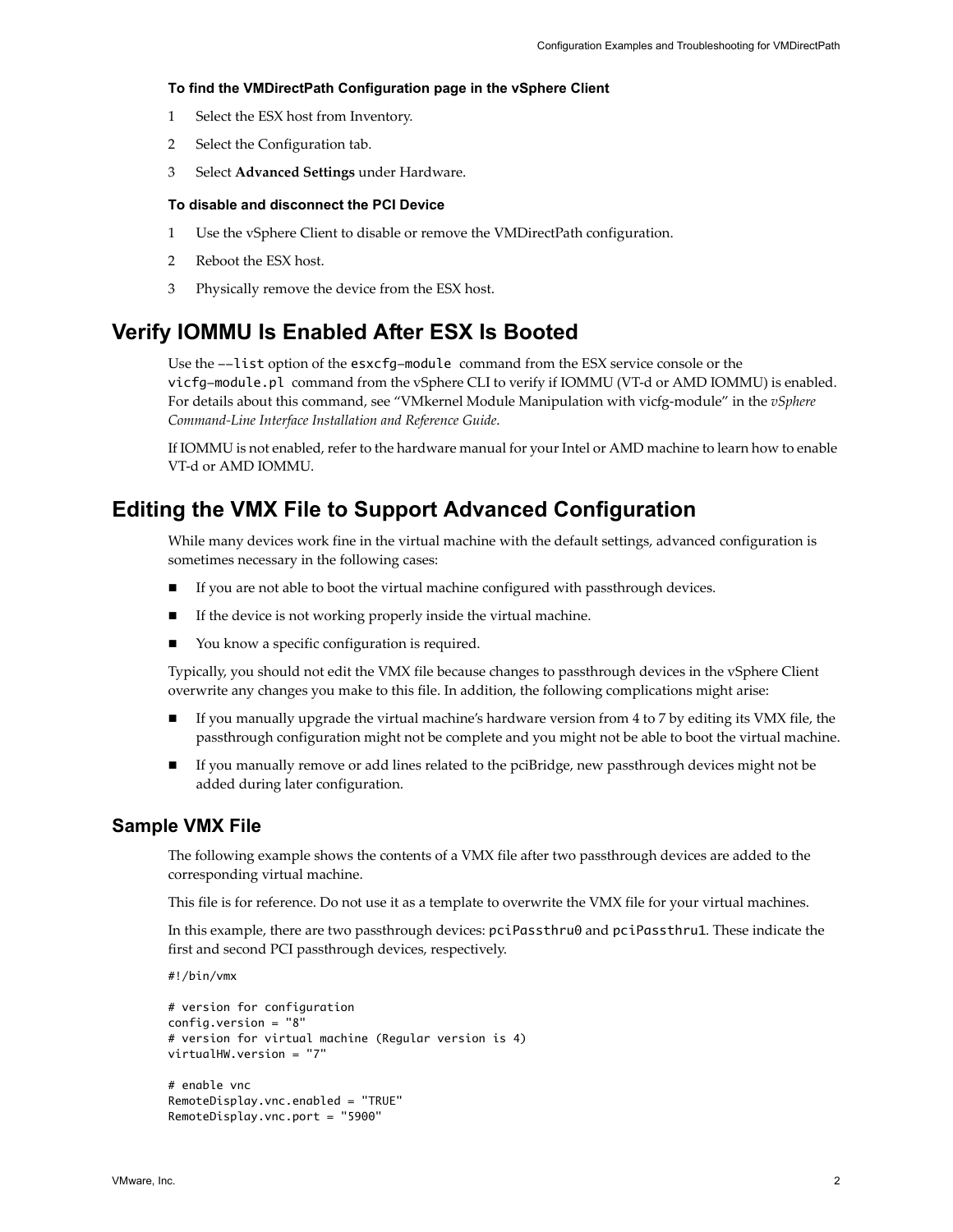```
# type of guest os
guestOS = "linux"
# display name for the VI Client/WebCenter
displayName = "RHEL3"
# scsi controller 0
scsi0.present = "true"
scsi0.virtualDev = "lsilogic"
# scsi hard drive
scsi0:0.present = "true"
scsi0:0.fileName = "/volumes/your-path/passthru.vmdk"
scsi0:0.deviceType = "scsi-hardDisk"
scsi0:0.redo = ""
# IDE CD drive
ide0:0.present ="true"
ide0:0.startConnected = "TRUE"
ide0:0.fileName = "/volumes/your-path/your-iso-image"
ide0:0.deviceType = "cdrom-image"
mensize = "512"sched.mem.max = "512"
sched.mem.minsize = "512"
sched.swap.derivedName = "/volumes/your-path/passthru-12345.vswp"
svga.vramSize = "16777216"
# Please try not modify any of the following lines since they are auto
# generated by the VI Client when configuring passthru devices.
pciPassthru0.present = "TRUE"
pciPassthru0.deviceId = "3456"
pciPassthru0.vendorId = "12ab"
# The systemId is equivalent to output of "vsish -e cat /system/systemUuid"
pciPassthru0.systemId = "48c4619b-6d58-18db-2a0e-000423d1e6f6"
pciPassthru0.id = "03:00.0"
pciPassthru1.present = "TRUE"
pciPassthru1.deviceId = "6543"
pciPassthru1.vendorId = "78cd"
pciPassthru1.systemId = "48c4619b-6d58-18db-2a0e-000423d1e6f6"
pciPassthru1.id = "02:00.0"# Please try not modify any of the following lines since they are auto
# generated by the VI Client when performing HW version upgrading.
pciBridge0.present = "TRUE"
pciBridge4.present = "TRUE"
pciBridge5.present = "TRUE"
pciBridge6.present = "TRUE"
pciBridge7.present = "TRUE"
pciBridge4.virtualDev = "pcieRootPort"
pciBridge4.pciSlotNumber = "21"
pciBridge4.functions = "8"
pciBridge5.virtualDev = "pcieRootPort"
pciBridge5.pciSlotNumber = "22"
pciBridge5.functions = "8"
pciBridge6.virtualDev = "pcieRootPort"
pciBridge6.pciSlotNumber = "23"
pciBridge6.functions = "8"
pciBridge7.virtualDev = "pcieRootPort"
pciBridge7.pciSlotNumber = "24"
pciBridge7.functions = "8"
pciBridge0.pciSlotNumber = "19"
pciPassthru0.pciSlotNumber = "160"
pciPassthru1.pciSlotNumber = "192"
```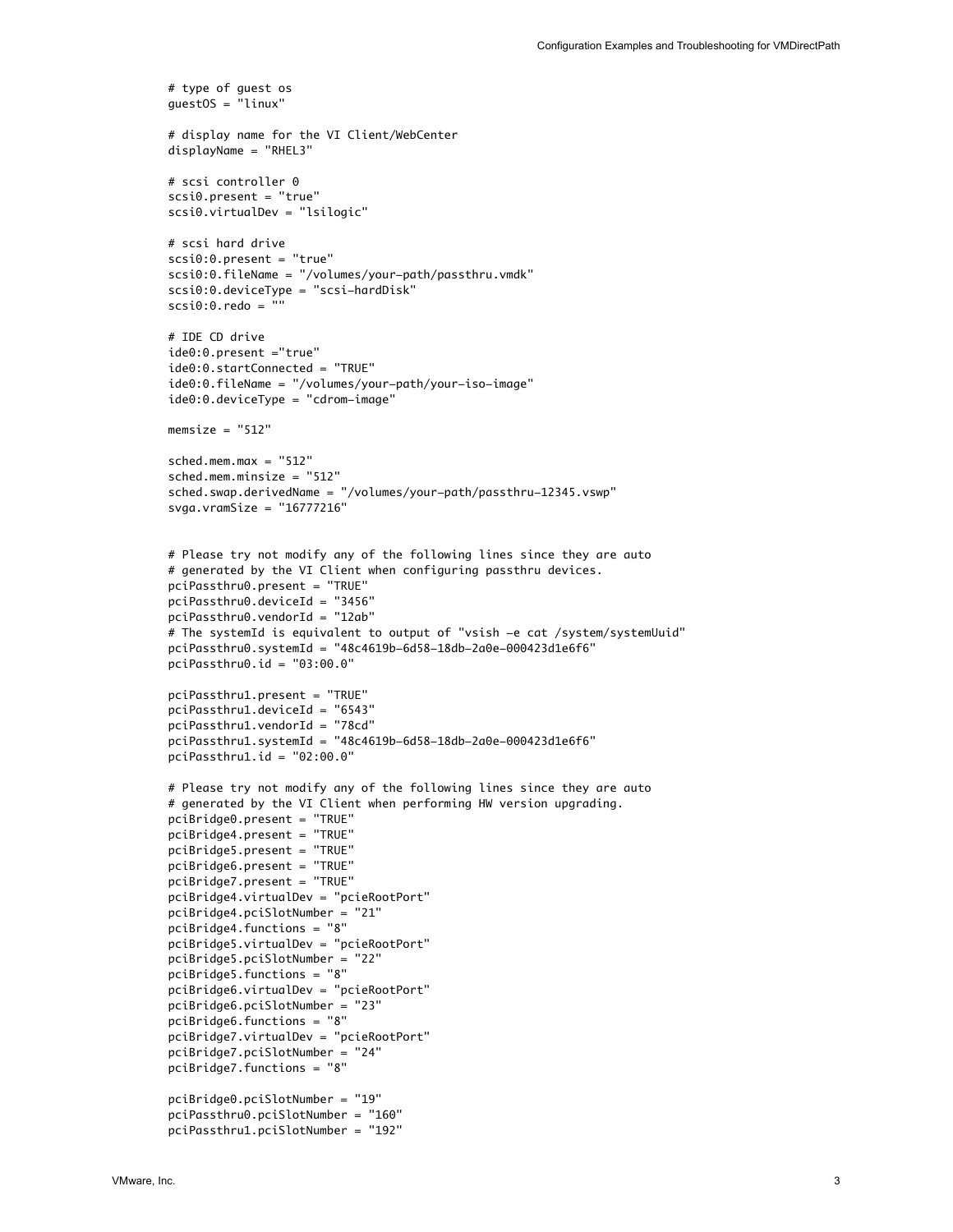#### **PCIPassthru Error Message**

Sometimes the default passthrough setting for PCI devices might not work as expected. You might encounter the following error when you try to boot the virtual machine:

PCIPassthru: Device 016:00.0 barIndex 0 type Mem realaddr 0xfa000000 size 33554432 PCIPassthru: PCI device 016:00.0 is marked wrong PCIe PCIPassthru: Failed to register PCI slot 016:00.0

Setting pciPassthru0. virtualDev = "pci" resolves this error and allows PCI and PCI-x devices to work properly as VMDirectPath devices. The default of this option is pcie.

#### <span id="page-3-0"></span>**Setting the Physical Mode for IOAPIC**

Setting pciPassthru0.msiEnabled = "FALSE" sets the physical mode to IOAPIC, if the virtual mode is IOAPIC. The default setting for this option is TRUE, which means physical mode is MSI or MSI‐X. This default works for most supported configurations. In some cases, however, you need to change the default.

One such case is when you have a Broadcom 57710 or 57711 device connected to a Windows 2003 or 2008 virtual machine. If either of these devices are not working as expected with passthrough (if you see a yellow icon displayed in the Device Manager panel for the VMDirectPath device), edit the pciPassthru<N>.msiEnabled setting in the virtual machine's VMX file to False, to enable IOAPIC.

Devices that are known to work in the default configuration of physical MSI for Windows 2003:

- QLogic Fibre Channel 2500
- LSI SAS 1068E
- Intel 82598

### **Problems with Device Assignment Dependencies**

Because of the limits of the PCI bus or individual devices, it is sometimes necessary for multiple devices to be assigned to passthrough mode on the host together. These dependencies exist because passthrough requires a way to reset devices and it is sometimes not possible to reset a device without also resetting other devices. If you know that a device will reset itself properly through a D3 to D0 power transition, you can edit /etc/vmware/passthru.map to add an entry for your device (on ESX hosts through the service console).

In addition to reset method constraints, it is also possible that although a device has multiple PCI functions, they cannot be used simultaneously by different virtual machines or by a virtual machine and the VMkernel, due to hardware and vendor‐supplied software limitations.

A sample pcipassthru.map follows. The top part of the file describes the format for device entries.

```
# passthrough attributes for devices
# file format: vendor-id device-id resetMethod fptShareable
# vendor/device id: xxxx (in hex) (ffff can be used for wildchar match)
# reset methods: flr, d3d0, link, bridge, default
# fptShareable: true/default, false
# Intel 82598 (Oplin) 10Gig cards can be reset with d3d0
8086 10b6 d3d0 default
8086 10c6 d3d0 default
8086 10c7 d3d0 default
8086 10c8 d3d0 default
8086 10dd d3d0 default
# Broadcom 57710/57711 10Gig cards are not shareable
14e4 164e default false
14e4 164f default false
14e4 1650 default false
# Qlogic 8Gb FC card can not be shared
1077 2532 default false
# LSILogic 1068 based SAS controllers
1000 0056 d3d0 default
1000 0058 d3d0 default
```